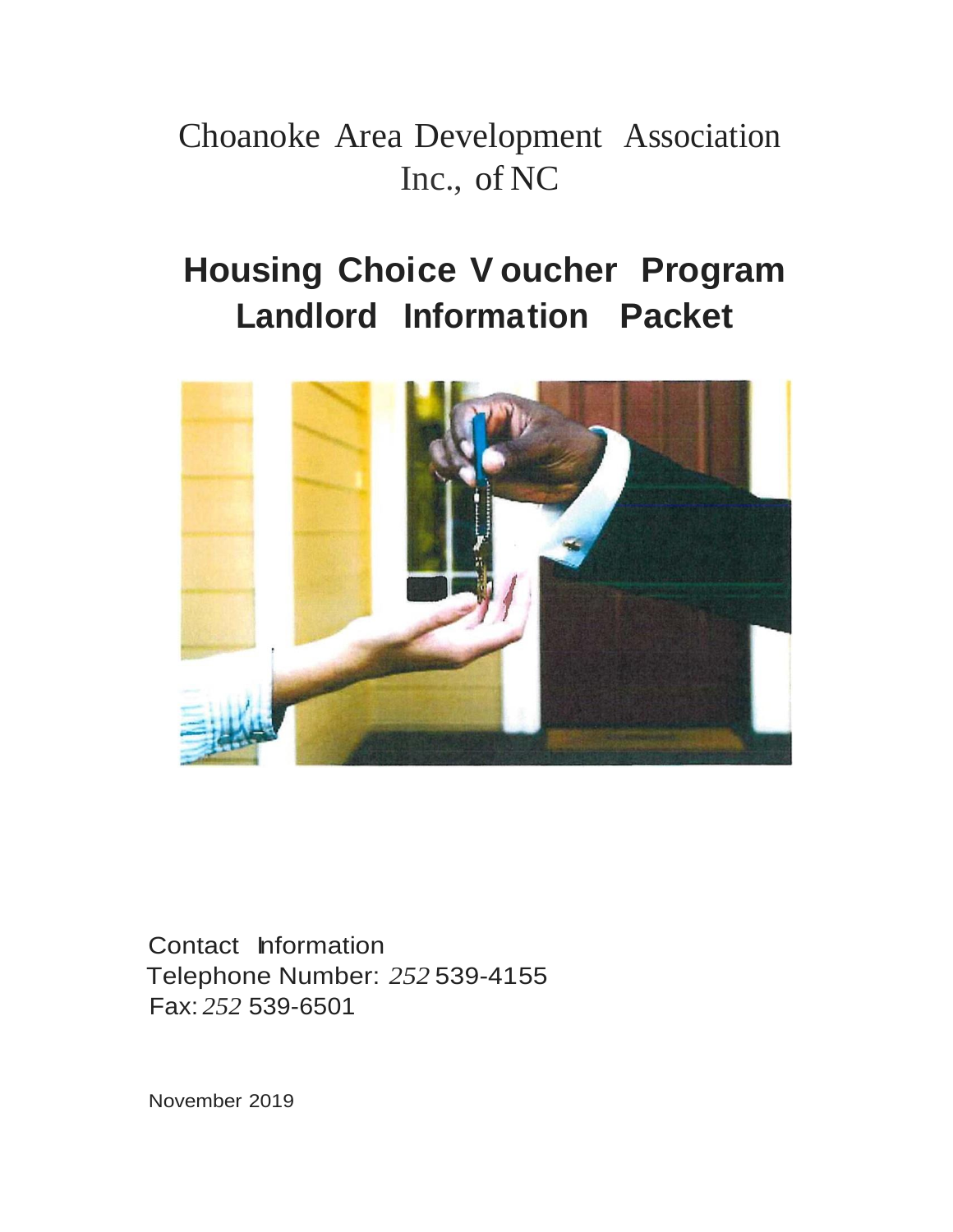## **Overview**

The Choanoke Area Development Association , Inc., of NC is a nonprofit CAP agency established in 1962 as an economic development agency to cover a 4 county area consisting of Bertie, Hertford, Halifax and Northampton for numerous programs such as the Community Service Block Grant, Head Start, Weatherization, Urgent Repair, First Time Homebuyer, Ind ividual Development Account and the Housing Choice Voucher Program are among the many program opportunities available to the public here at CADA. CADA is the local Public Housing Agency for the Housing Choice Voucher Program. However, the Housing Choice Voucher Program (formerly known as Section 8 Housing) only serve the counties of Bertie and Hertford.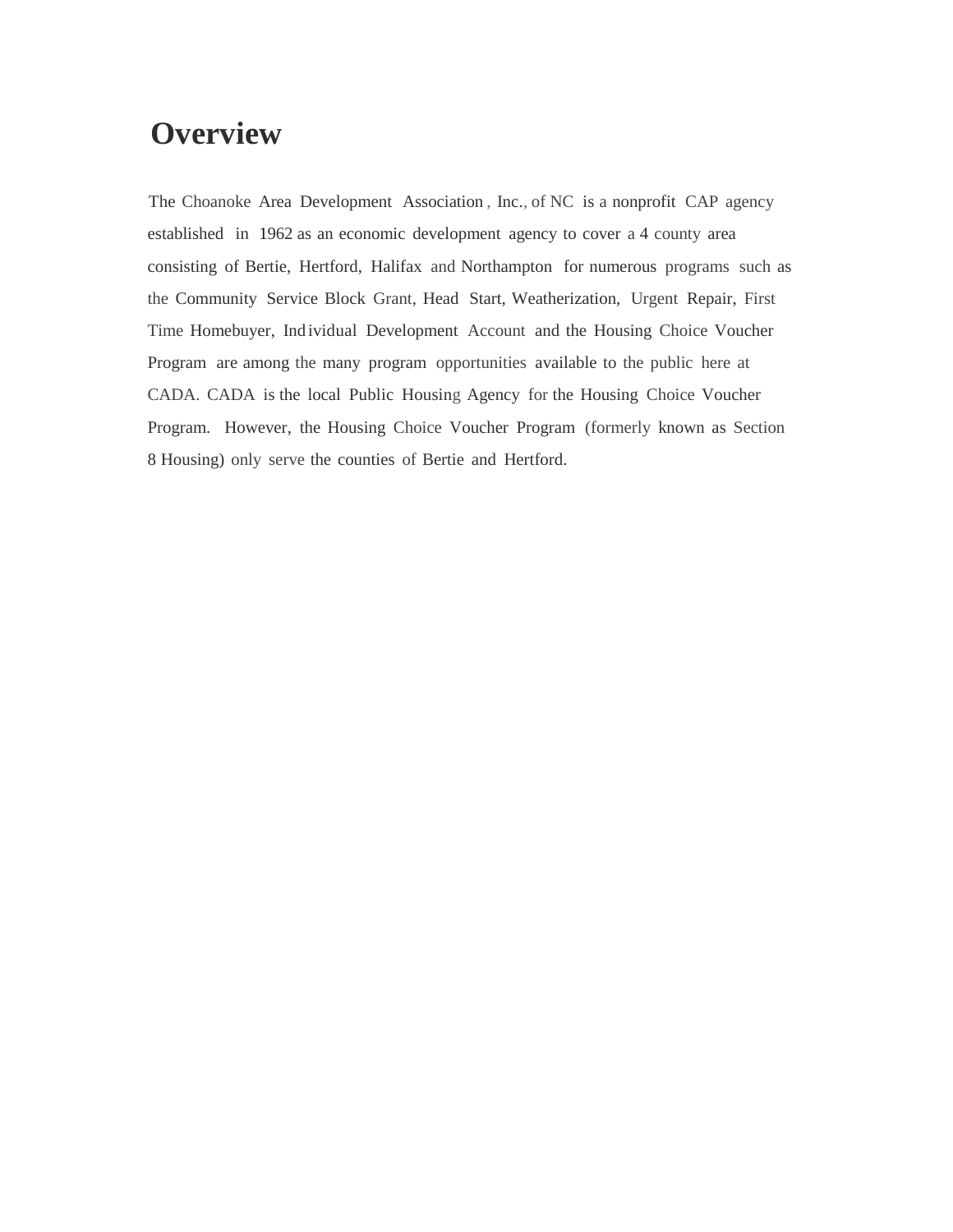### **What is the Housing Choice Voucher Program?**

The Housing Choice Voucher Program is federally funded by the U.S. Department of Housing and Urban Development (HUD). This program is designed to assist families by providing rental assistance for the elderly, the disabled and the very low-income in obtaining dwellings that are affordable, decent, safe and sanitary. These dwelli ngs consist of privately owned single family houses, mobile homes and apartments. This program allows payments to be made in behalf of the family directly to the landlord from our agency. However, if the family is responsi ble for submitting a portion of the payments they too must remit directly to the landlord.

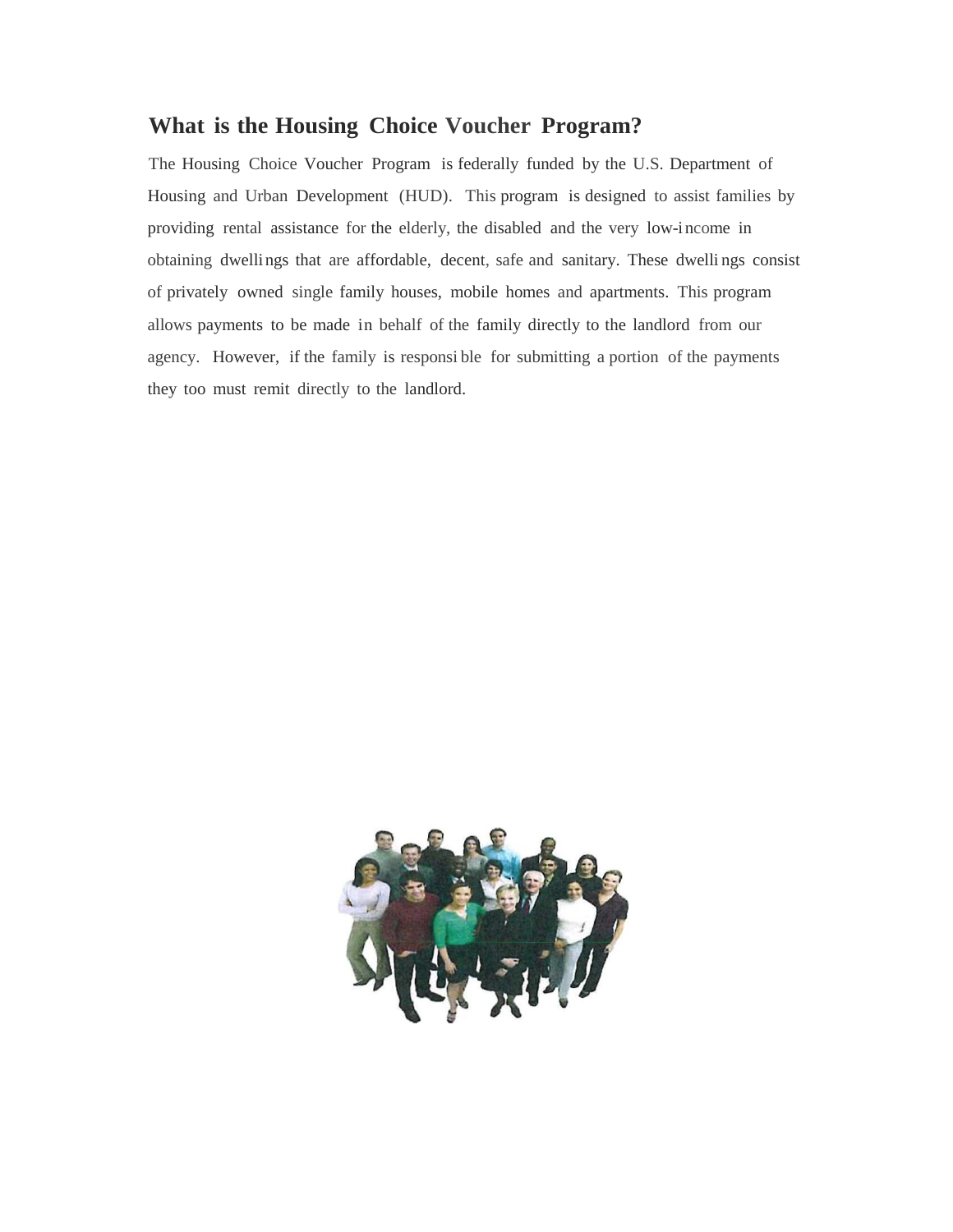## **Frequently Asked Questions**

What is the process for leasing my property?

Once a family has expressed an interest in leasing your property the prospective tenant and land lord must complete the Request for Tenancy Approval *(RFTA)* document. This document can be obtained from the prospective tenant. The purpose of the RFTA is to provide basic information about the dwelling requested. The aforementioned document must be submitted to the CADA office so we may access the information and determine if the dwelling is indeed affordable for the family. If it is determined that the property is affordable, a Housing Quality Standards (HQS) inspection will be performed to determine if the dwelling meets the requirements set forth by US Department of Housing and Urban Development (HUD) before any Housing Assistance Payment (HAP) contract can be executed.

#### Does CADA screen the tenant?

No. The land lord is responsible for the screening process. Landlords should have a uniform screening policy and should screen Housing Choice Voucher Program families for suitability as a tenant just as they would any family applying to rent one of their units.

#### Does CADA pay the security deposit?

No. The tenant is responsible for paying the required deposit.

#### When will I receive the payment?

Assistance payments cannot be made until the HAP Contract is fully executed and proof of possession has been submitted by the tenant. The required document is written proof of utilities in the head of household name. Once the initial requirements are received the checks are submitted no later than 5th of the month. lfyou encounter any delays in payment submitted by this office you may NOT penalize the tenant.

#### How do I request a rent increase?

After the initial term of the lease, the landlord may request a rent increase by provid ing at least 60 days written notice of an upcoming increase to CADA. The proposed increase must be reasonable and may not exceed the rent for unassisted rental units of the same size and type. The allotted increase will not exceed 5% as designated in the administrative plan. CADA reserves the right to deny any rent increase found to be unreasonable based on market conditions at the time or to delay the start of increases when proper notice has not been given.

#### Can I terminate the tenancy?

Yes. The landlord may terminate a problem tenant by following the terms of the lease in conjunction with state and local laws for eviction. Landlords are required to provide 30 days written notice to CADA and the head of household oflease violations and eviction actions. Providing copies of any legal notices or warning letters to CADA is sufficient notice that a lease violation has occurred. However,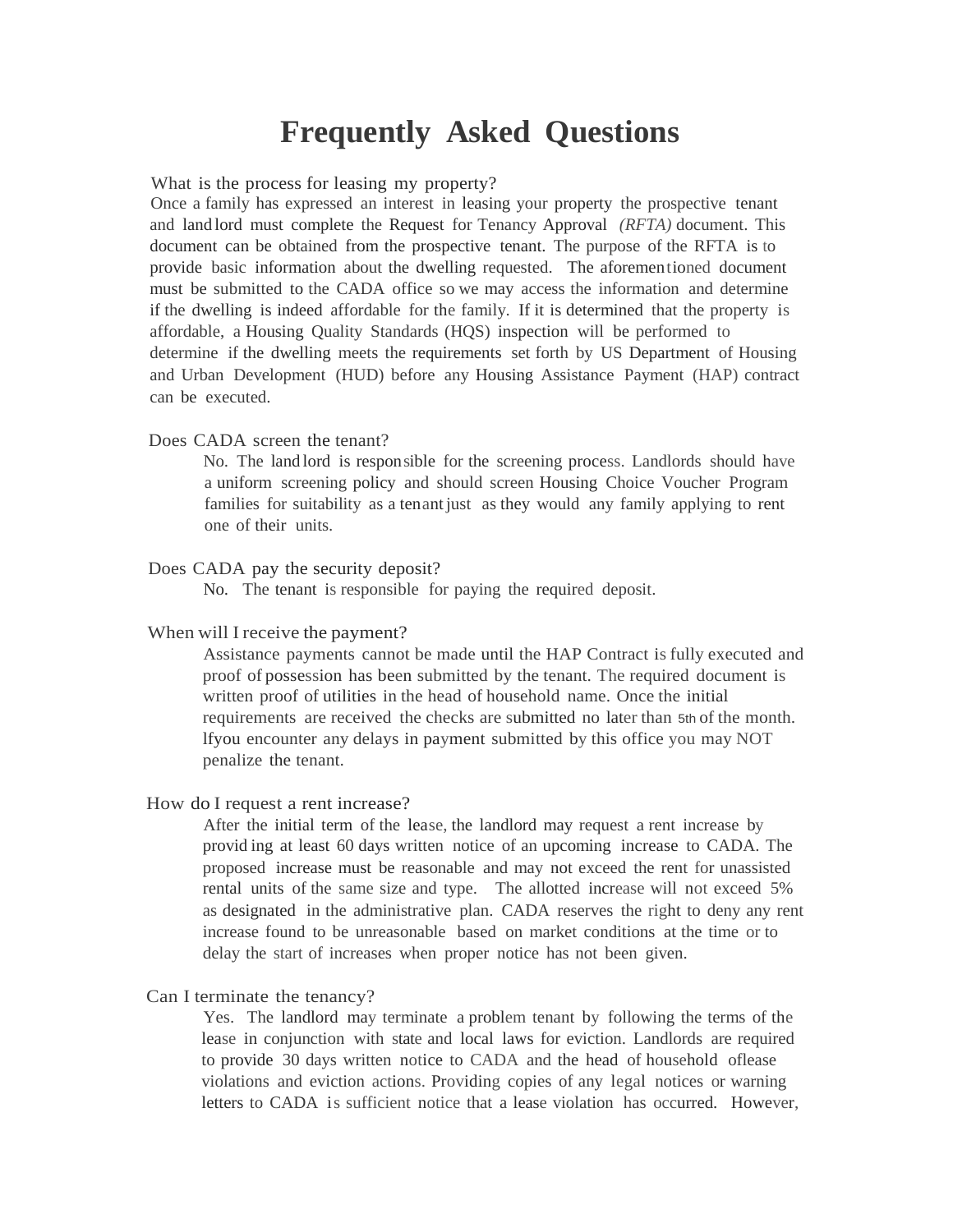the landlord may *not* evict a family for nonpayment due to CADA's decision not to submit payment.

#### **Can the tenant terminate the lease agreement?**

Yes. The tenant has the right to terminate the lease agreement with 30 day written notice to the agency and the land lord. The tenant is responsible for damages beyond wear and tear. It is important to actively manage all of your rental properties including those occupied by our program partici pants. No one can promise that a participant , or any tenant for that matter, will not damage a unit. However, if you enforce your lease by sending notices and warnings when necessary and if you meet your landlord obligations as required by the HAP Contract, we will assist you when problems occur by remindi ng participants of their program obligations. Sometimes, you may have to evict a participating fami ly and even take legal action for damages just as you would with any tenant. You can reduce your risk of problems.from *any tenant* by havi ng a comprehensive screening policy and adhering to it. North Carolina Law also states that if a person breaks the lease that the landlord may use the security deposit towards losses **(1)** if the tenant fails to pay rent (2) damages to rental property (3) leaves the property before the end of the lease without proper notice (4) if there is a lien created on the rental property because of the tenant use.

#### **Arn I allowed to rent to a relative?**

No. CFR 982.306 part (d) of the HUD program regulations prohi bits CADA from allowing a participant family to rent a unit from a relative *unless* CADA determines that approving the rental unit provides a reasonable accommodation for a participant family member who is a person with disabilities. CADA will access each requests on a case-by-case basis.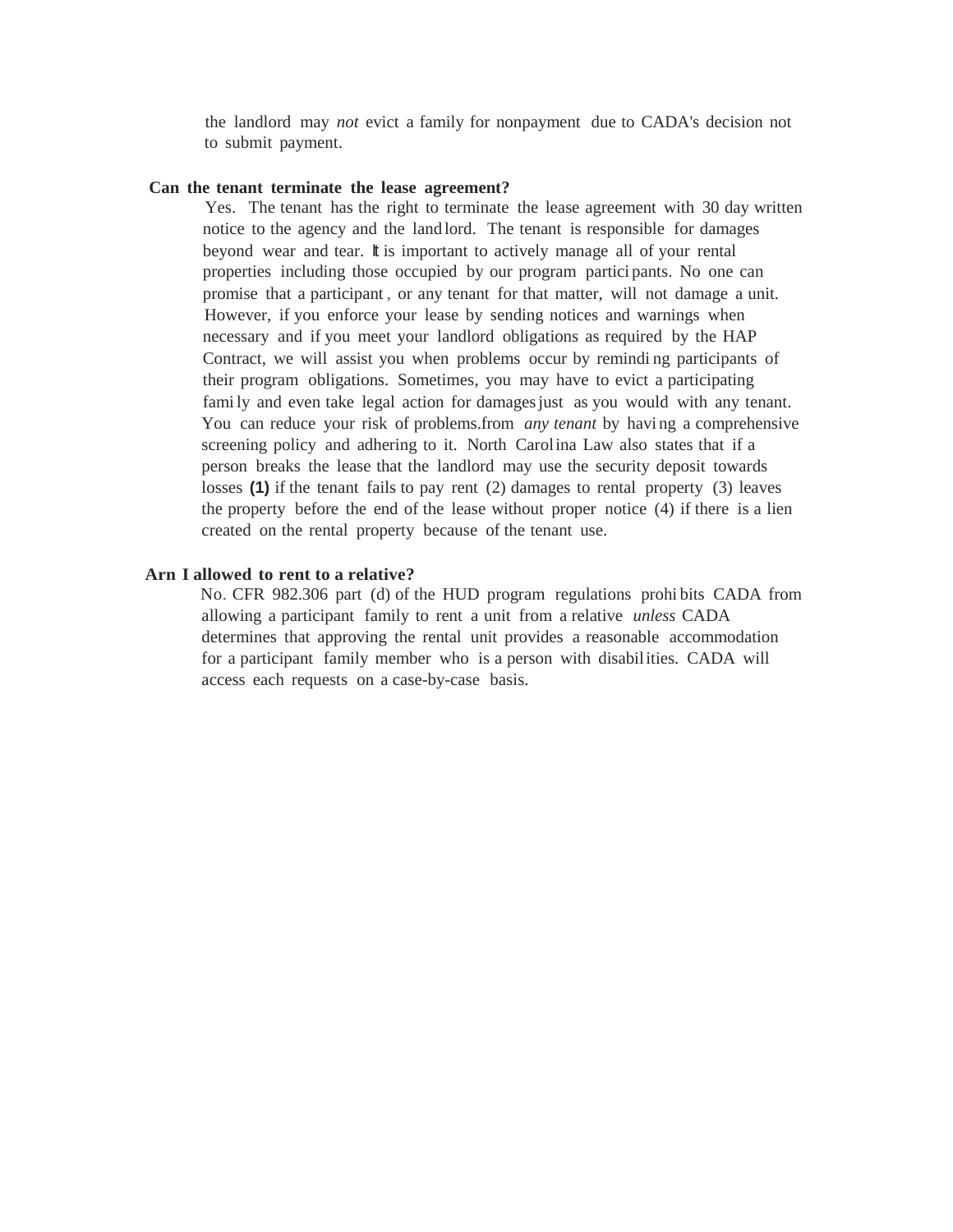

Who is responsible for repairs?

This question actually has two answers. (1) Items that are considered beyond normal wear and tear is the responsibility of the tenant and (2) Items that are normal wear and tear isthe responsibility of the landlord.

Example ofNormal Wear and Tear

- o Leaking Faucets
- o Owner supplied stove or frig not working
- o Outlets not working

Example of Beyond Normal Wear and Tear

- o Broken windows that weren't from an act of nature
- o Window Locks missing
- o Deplorable housekeeping

*Please Note: The items listed are by no ways the only ones that will cause a unit tofail this isjust an example.*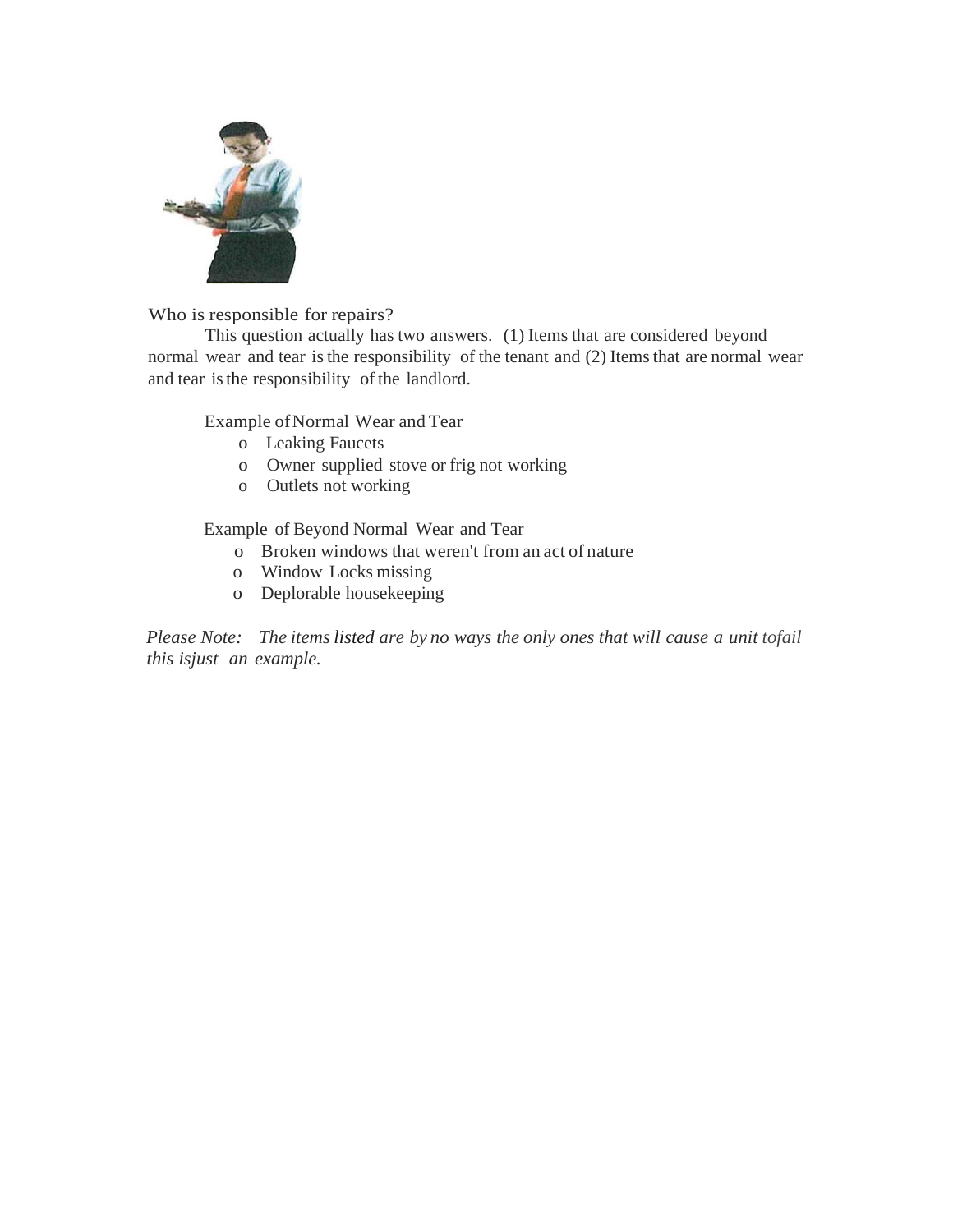

### **An Overview of Landlord Rights and Responsibilities**

#### **Landlord Rights:**

Landlords have the right to terminate tenancy under conditions outlined in the Housing Assistance Payment (HAP) Contract. Examples include :

-Serious and repeated violations of the lease

-Criminal Activity

-Destruction of Property

-Failure to pay the tenant portion of rent

Landlords have the right to refuse tenancy to an applicant as long as it is not a fair housi ng violation .

Landlords have the right to request an increase at the end of the lease term provided proper notice is given and the increased rent is reasonable. (initial tear of the leases is 12 months)

Landlords reserve the right to choose not to renew a lease at the end of the lease term.

#### **Landlord Responsibilities:**

- Landlords may use the lease agreement the agency uses or they can use their own lease, as they would when renting to an unassisted family. CADA will provide a tenancy addendum to be attached to the lease. The landlord must provide a copy of the lease to the HCVP.
- Landlords must sign all required documentation in a timely manner. Landlords must sign and keep current all tax payer identification information. This includes signing a W-9 when you begin participating inthe program and updating itanytime there isa change. Changes include: change of address, change of name or change of the building owner.
- Landlords must provide copies of all eviction notices to the family and CADA-HCVP at the time the notice is sent to the tenant. Landlords must perform all necessary maintenance to ensure the unit meets

Housing Quality Standards.

Landlords must allow the unit to be inspected at least annually and must correct all Housing Quality Standards failures within the specified time period from the date of the HOS failure. Failure to make repairs may result in either an abatement of the HousingAssistance Payment or termination of the HAP Contract.

Landlords must comply with Fair Housing laws.

*Thisis* a *summary list of rights/responsibilities and does not include everything.*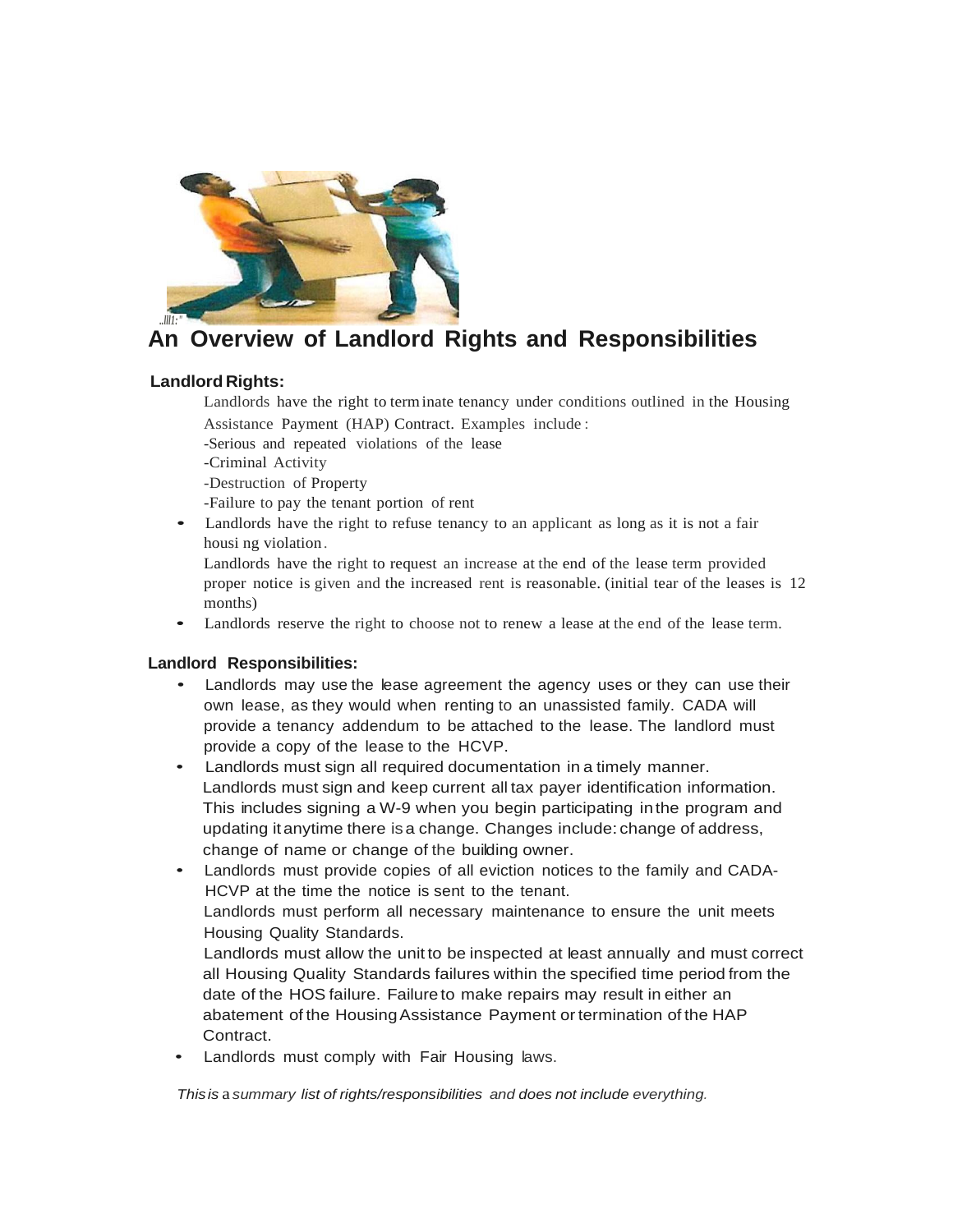

### **An Overview of Tenant Rights and Responsibilities**

#### **Tenant Rights**

• The tenant has the right to request a reasonable accommodation for things such as a live-in aide or a higher payment standard. The tenant can request to make modifications to the unit, at his/her own expense, in order to accommodate a disability. The landlord must approve the request prior to construction and the dwelling must be returned to it original state if tenant vacates.

The tenant has the right to file a complaint with the Department of Housing and Urban Development (HUD) if he/she feels the landlord was discriminatory on the basis of race/color, religion, sex, handicap, familial status, age and/or national origin.

The tenant has the right to privacy within the rental unit. The landlord must provide appropriate notice to the tenant if he/she wishes to enter the unit during a reasonable time of day. nthe case of an emergency, the landlord can enter the unit without notice to make necessary repairs.

The tenant has the right to choose not to renew the lease at the end of the lease term. The tenant may also choose at that time to move out of the unit provided a 30-day notice to vacate was given to the landlord.

The tenant has the right to an appeal hearing if his/her housing assistance is terminated.

#### **Tenant Responsibilities**

The tenant must allow CADA, the housing inspector to inspect the unit at reasonable times and after reasonable notice.

- The tenant must notify CADA, the housing coordinator and the landlord in writing before moving out of the unit or terminating the lease. A 30-day notice is required.
- The tenant must request both CADA and landlord approval to add any other family member as an occupant to the unit. The tenant/family must not commit fraud, bribery or any other corrupt or criminal act inconnection with the voucher program.
- The tenant/family must not engage in drug-related criminal activity or violent criminal activity.
- The tenant/family must not commit any serious or repeated lease violations.

*Thisis* a *summary list of rights/responsibilities and does not include everything.*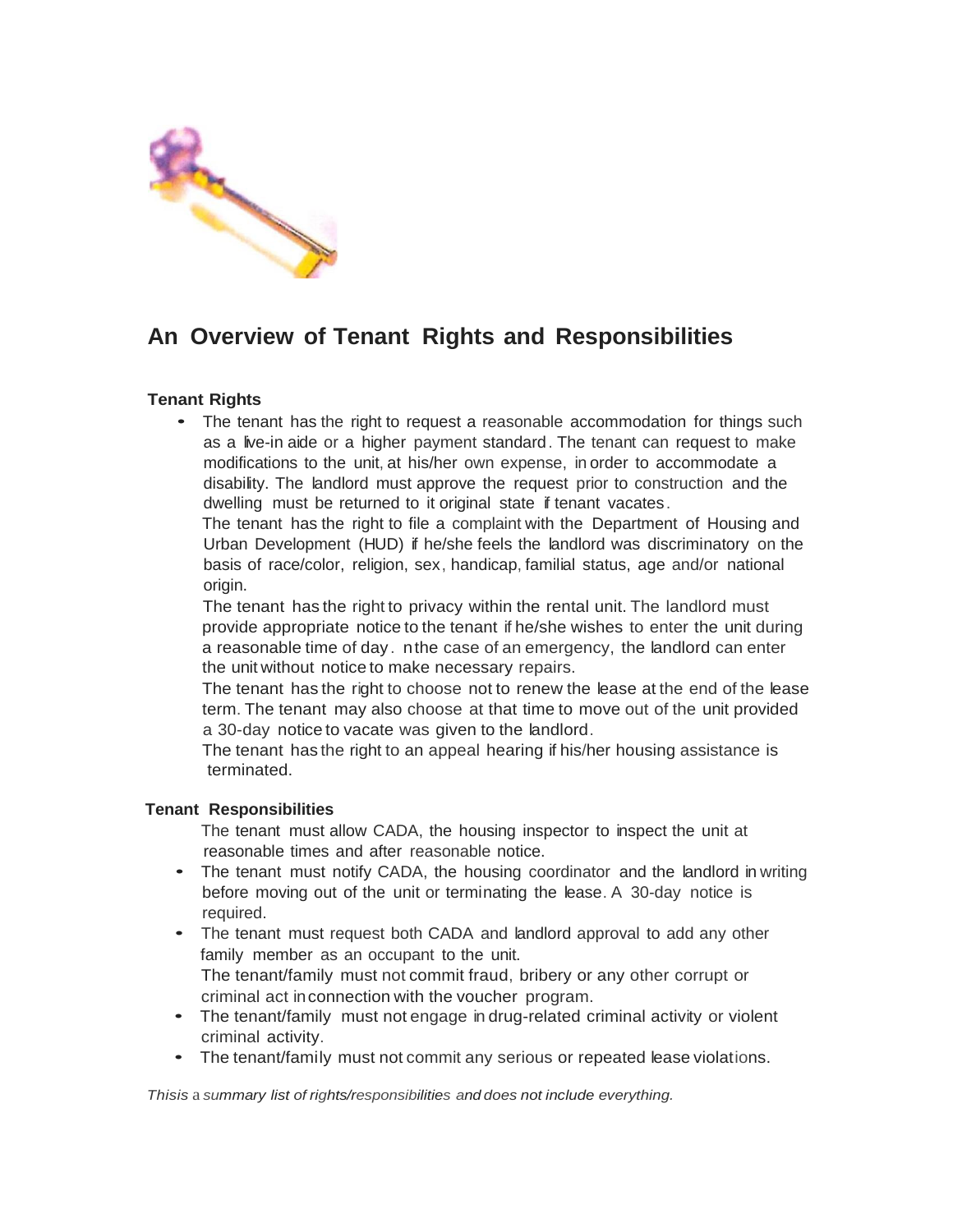

# **Housing Assistance Payment Contract**

This contract is between the landlord and Choanoke Area Development Association,hc.TheHAPContractmustbesignedbythelandlordandby CADAbeforeanypaymentsmaybemadeonthetenant's behalf. Thecontract consistsofthree parts:

PartA: This section ofthe contract deals with the property information as well as rent, utilities and the initial term of the lease.

Part B:This isthe body of the contract. It states the contract's purpose and owner compliance issues regarding items such as maintenance, utilities and payment ofthe HAPaswell as general terms and agreements between the landlord and CADA.

Part C:This part iscalled the Tenancy Addendum and includes HUD's provisions for lease agreements between the tenant and landlord. The Tenancy Addendum is incorporated intothe HAPContract but must also be incorporated intoand attached to allcopiesofthe landlord's lease.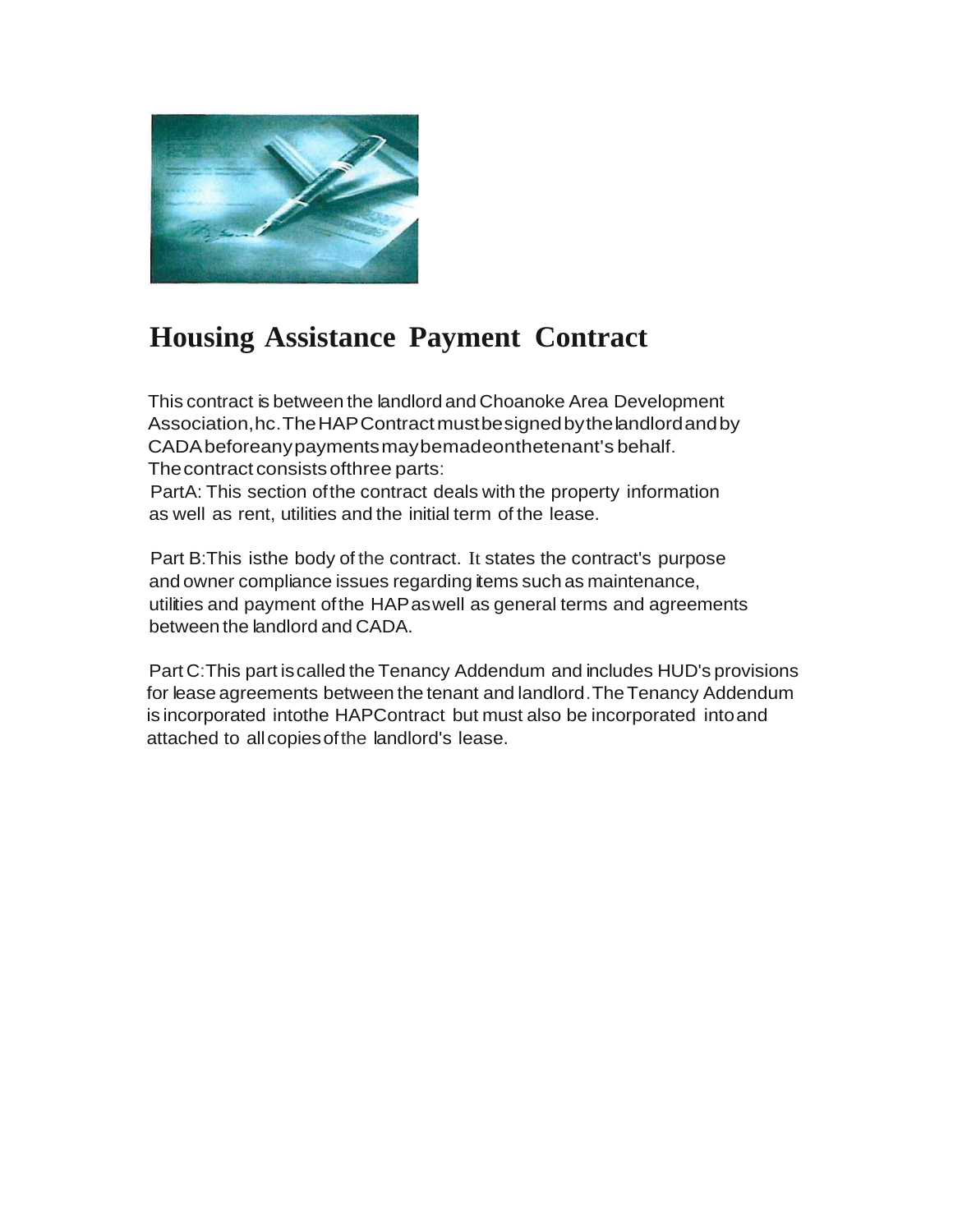# **Inspections-Housing Quality Standards (HQS)**

All assisted units must be in a decent, safe and sanitary condition as established by HUD Housing Quality Standards. A physical inspection of the dwelling is required prior to the family occupying the unit and at least annually thereafter. The following is a paltial list of Housing Quality Standards (HQS) requ irements:

#### **Living Room:**

- 0 Window- that can be opened if meant to be, securely locked, and is weather tight
- o One working electrical outlet and one working permanently wired light fixture or two working electrical outlets

#### **Kitchen:**

- o Hot and cold running water with no obvious plumbing leaks
- o Working stove
- 0 Worki ng refrigerator in good operating cond ition
- 0 Adequate food preparation and storage space
- 0 At least one working electrical outlet **and** one working permanently wired light fixture

#### **Bathroom:**

- 0 Must be pri vate
- 0 Window that opens and securely locks (if accessible from the outside) **or** a working vent
- o Working toilet
- o Wash basin
- 0 Tub and/or shower
- o Hot and cold running water
- 0 At least one working light fixture
- 0 No obvious plumbing leaks

#### **Bedroom:**

- 0 A sleeping or a sleeping/living room combination for every two persons in the family
- 0 One window that can be opened and securely locked (if accessible from the outside)
- oAt least two working electrical outlets **or** one working electrical outlet and one working permanently wired light fixture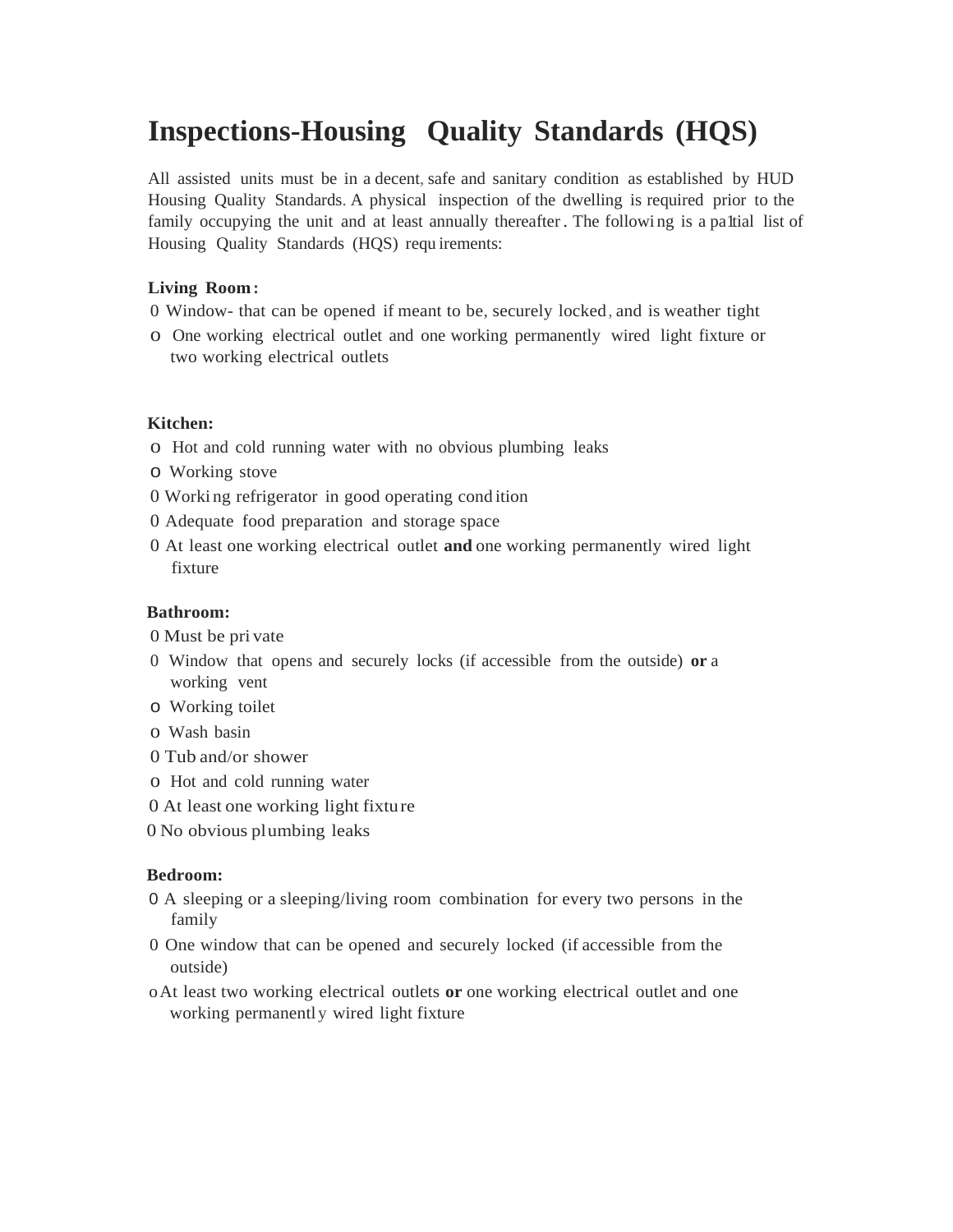#### Exterior:

- o Sound foundation
- o Roof in good repair
- o Safe stairs, porches
- o Railings for 4 or more steps

#### Heating and Plumbing:

- O Proper ventilation for heating and cooling devices that are in good working order and reasonably clean
- o No combustible materials stored in or around the furnace or hot water heater
- o Hot water heater must have a pressure relief valve and a discharge line
- o Plumbing should be adequate with no obvious leaks
- 0 Sewage treated properly in accordance with city ordinances

General Health and Safety:

- o All exterior doors and windows must be lockable and reasonably weather tight, free from breaks or missing panes of glass
- o Stairways, consisting of four or more steps, must have a handrail
- o No peeling, cracking,flaking or chipping paint on any interior or exterior surfaces
- oNo infestation of bugs or rodents
- o Electrical switches and outlets must have cover plates
- o Regardless of the materials used, no tripping hazards on any of the floors
- o At least one working smoke detector must be placed immediately outside the bedroom doorway in the hallway of a single level dwelling and on each level of a multi level dwelling

Special Inspections: For quality assurance purposes, CADA inspects a percentage of its subsidized units. These special inspections are conducted annually. The housing coordinator will notify both the tenant and the landlord when scheduling the i nspections to ensure access to the unit as well as boiler rooms. The quality of housing leased under the voucher program is critical to the program's continued success.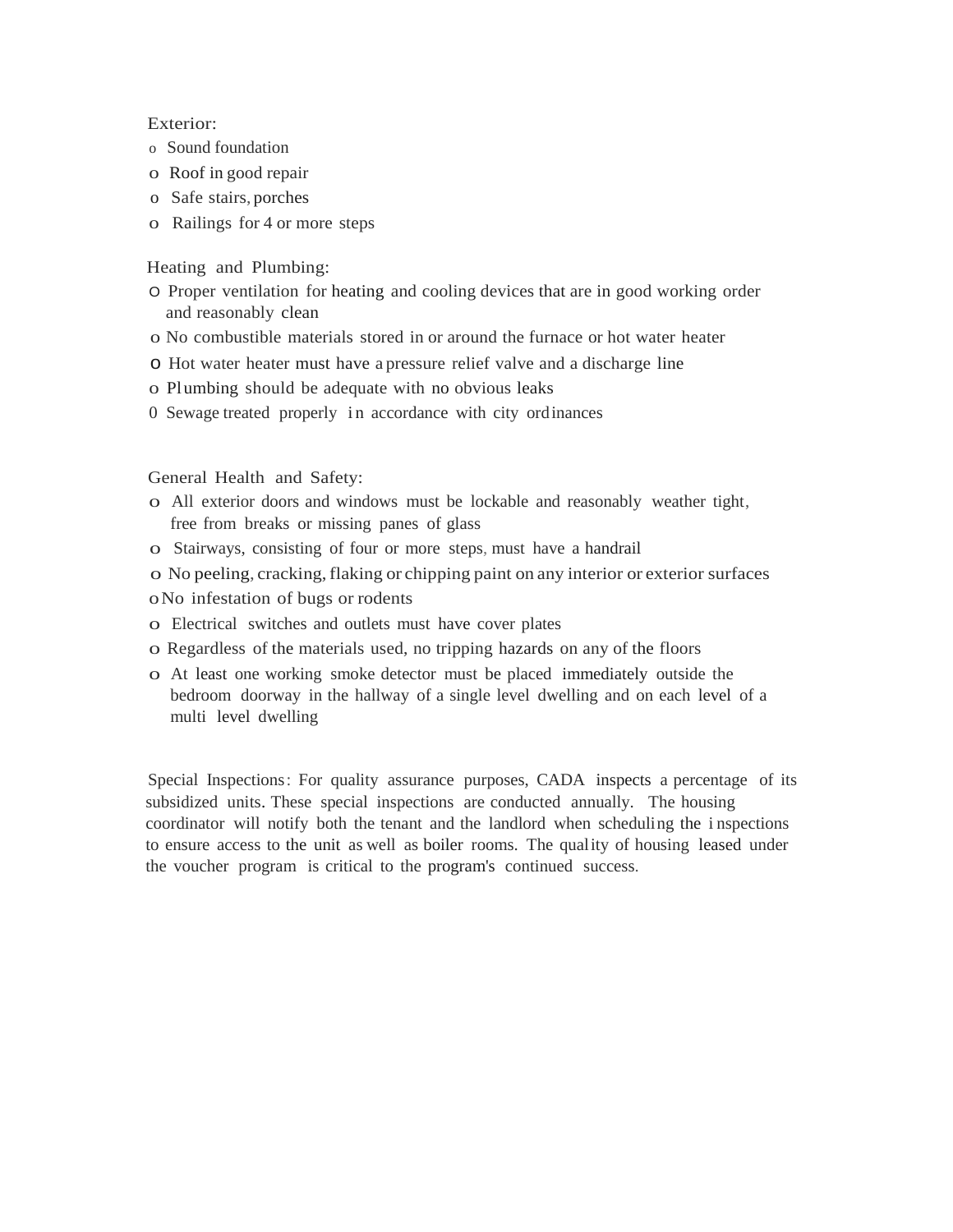Housing Quality Standards failures must be corrected within 30 days. Failure to make repairs may result the Housing Assistance Payment being withheld!

Emergency Fail Items

The followi ng items are to be considered examples of emergency items that need to be corrected with 24 hours:

- D No hot or cold water
- 0 No electricity
- 0Inability tomaintain adequate heat
- 0 Major plumbing leak
- D Natural gas leak
- 0 Broken lock(s) on the first floor doors or wi ndows
- 0 Broken windows that unduly allow weather elements into the unit
- o Electrical outlet smoking orsparking
- 0 Exposed electrical wires that could result in shock or fire
- 0 Unusable toilet when only one toilet is present in the unit
- 0 Security risks such as broken doors or wi ndows that would allow intrusion
- 0 Other cond itions which pose an im med iate threat to health or safety

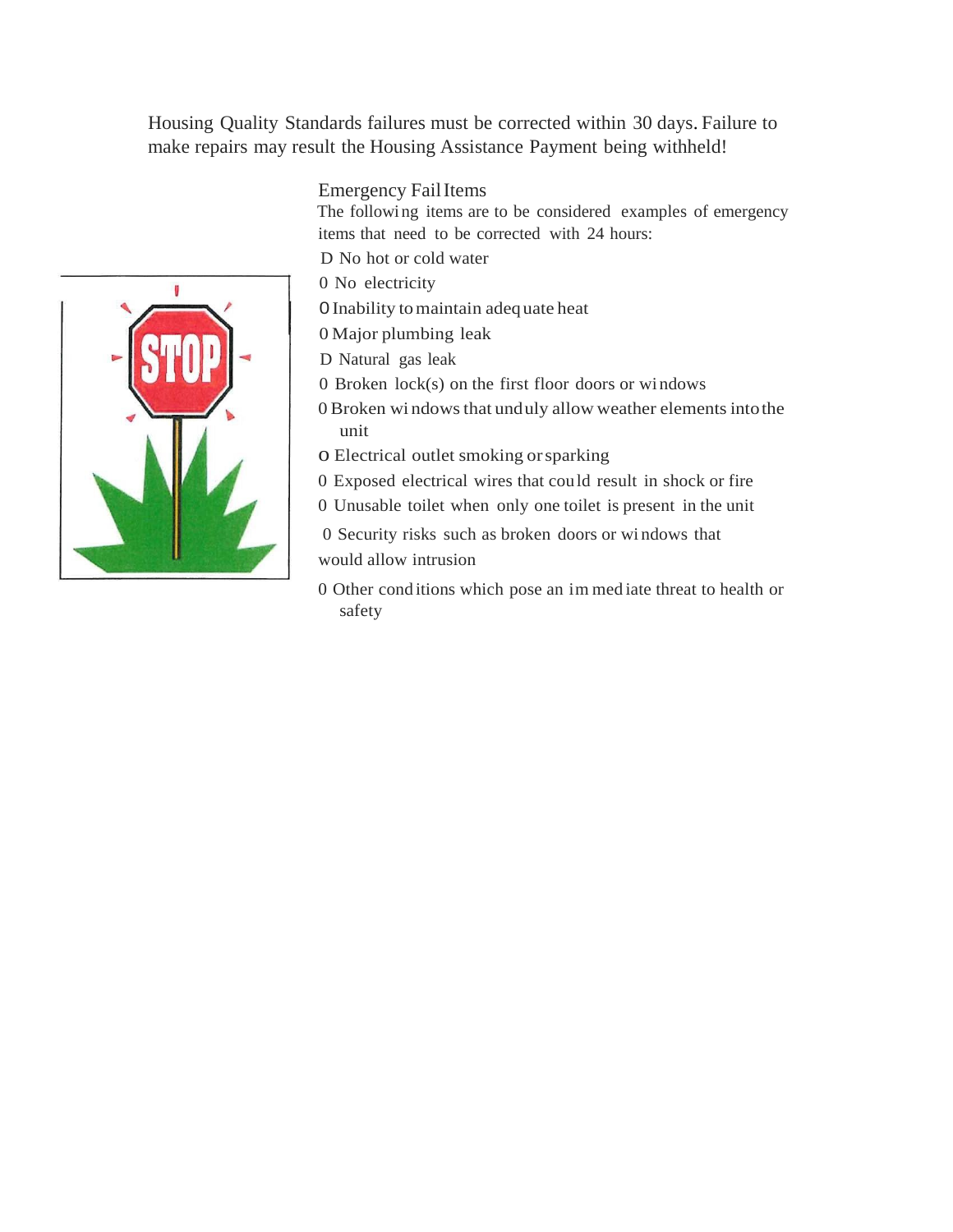The Request for Tenancy Approval Form must be completed by the tenant and the prospective landlord. It is the responsibility of the tenant to return this form to our agency.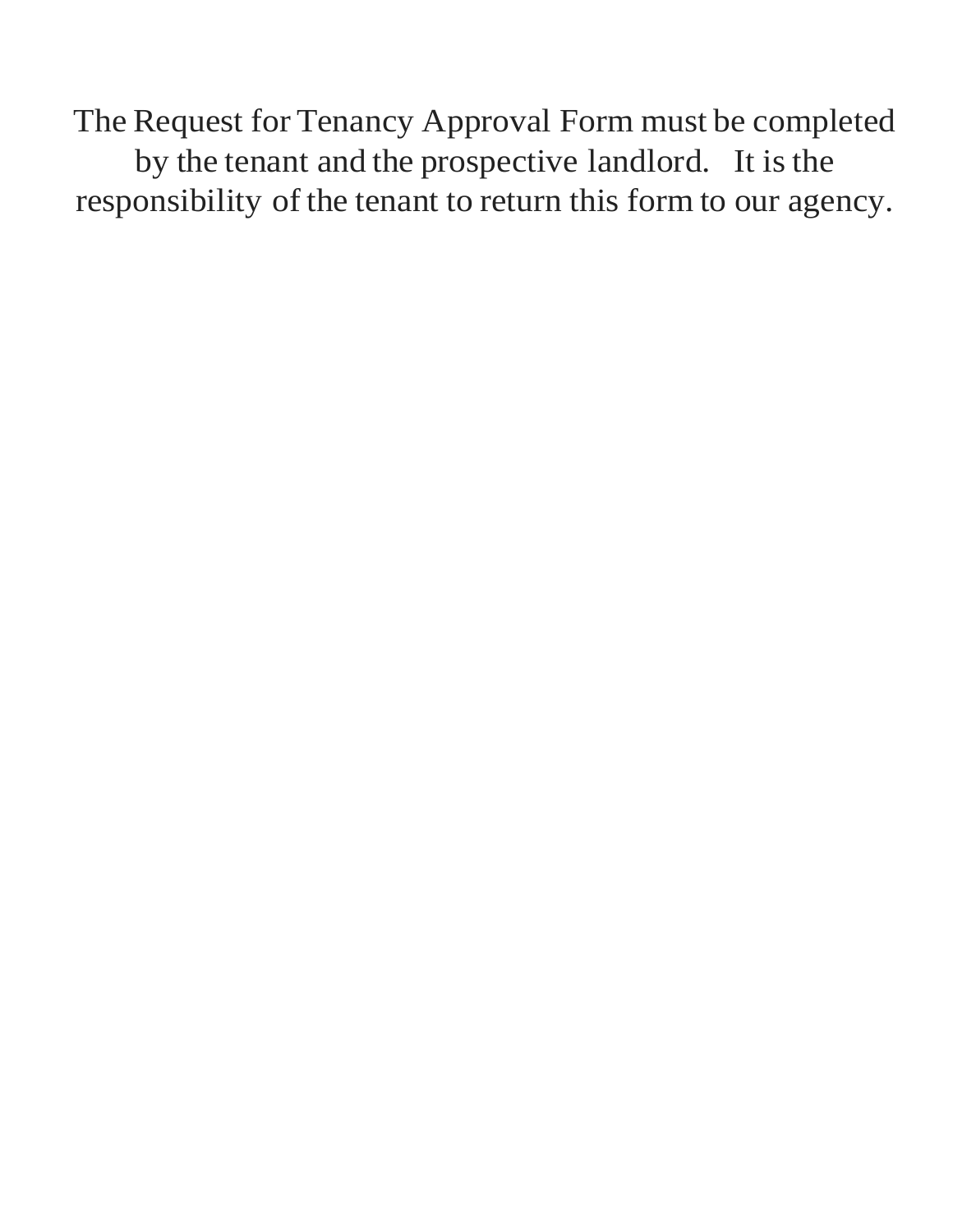#### **Request for Tenancy Approval**

### **U.S Department of Housing and Urban Development**

Housing Choice Voucher Program

Office of Public and Indian Housing

The public reporting burden for this information collection is estimated to be 30 minutes, including the time for reviewing instructions, searching existing data sources, gathering and maintaining the data needed, and completing and reviewing the collection of information. The Department of Housing and Urban Development (HUD) is authorized to collect the information on this form by Section 8 of the U.S. Housing Act (42 U.S.C. 1437f). Form is only valid if it includes an OMB Control Number. HUD is committed to protecting the privacy of individuals' information stored electronically or in paper form, in accordance with federal privacy laws, guidance, and best practices. HUD expects its third-party business partners, including Public Housing Authorities, who collect, use maintain, or disseminate HUD information to protect the privacy of that information in Accordance with applicable law.

When the participant selects a unit, the owner of the unit completes this form to provide the PHA with information about the unit. The information is used to determine if the unit is eligible for rental assistance.HUD will not disclose this information except when required by law for civil, criminal, or regulatory investigations and prosecutions. 1. Name *of* Public HousingAgency(PHA) 2. Address of Unit(street address, unit #, city, state, zip code)

| 3. Requested Lease Start<br>Date                                                          | 4. Number of Bedrooms | 5. Year Constructed                                         | 6. Proposed Rent 7. Security Deposit                      | Amt | 13. Date Unit Available<br>for Inspection |
|-------------------------------------------------------------------------------------------|-----------------------|-------------------------------------------------------------|-----------------------------------------------------------|-----|-------------------------------------------|
| 9. Structure Type                                                                         |                       |                                                             | 10. If this unit is subsidized, indicate type of subsidy: |     |                                           |
| $D$ Single Family Detached (one family under one roof)                                    |                       | $\mathbf D$ Section 202 $\mathbf D$ Section 221(d)(3)(BMIR) |                                                           |     |                                           |
| $D$ Semi-Detached (duplex, attached on one side)                                          |                       |                                                             | $\mathbf D$ Tax Credit<br>$\bigcup$ HOME                  |     |                                           |
| Rowhouse/Townhouse (attached on two sides)                                                |                       |                                                             | Section 236 (insured or uninsured)                        |     |                                           |
| Low-rise apartment building (4 stories or fewer)                                          |                       |                                                             | $D$ Section 515 Rural Development                         |     |                                           |
| High-rise apartment building (5+ stories)                                                 |                       | Other (Describe Other Subsidy, including any state          |                                                           |     |                                           |
| Manufactured Home <mobile home\<="" td=""><td colspan="3">or local subsidy)</td></mobile> |                       |                                                             | or local subsidy)                                         |     |                                           |

#### 11. UtilitiesandAppliances

The owner shall provide or pay for the utilities/appliances indicated below by an **"O".**The tenant shall provide or pay for the utilities/appliances indicated below by a **"T".** Unless otherwise specified below, the owner shall pay for all utilities and provide the

| refriE!erator and ranE!e/microwave. |                                                                         |                                                            |             |
|-------------------------------------|-------------------------------------------------------------------------|------------------------------------------------------------|-------------|
| Item                                | Specify fuel type                                                       |                                                            | Paidby      |
| Heating                             | Natural gas $\,$ D Bottled gas<br>D                                     | $D$ Electric $D$<br>Heat Pump $\mathbf D$ Oil<br>$D$ Other |             |
| Cooking                             | $\overline{\mathrm{D}}$ Natural gas $\overline{\mathrm{D}}$ Bottled gas | D Other<br>$D$ Electric                                    |             |
| Water Heating                       | Natural gas $\,$ D Bottled gas<br>D                                     | D<br>D<br>Other<br>D<br>Electric<br>Oil                    |             |
| <b>Other Electric</b>               |                                                                         |                                                            |             |
| Water                               |                                                                         |                                                            |             |
| Sewer                               |                                                                         |                                                            |             |
| <b>Trash Collection</b>             |                                                                         |                                                            |             |
| Air Conditioning                    |                                                                         |                                                            |             |
| Other (specify)                     |                                                                         |                                                            |             |
|                                     |                                                                         |                                                            | Provided by |
| Refrigerator                        |                                                                         |                                                            |             |
| Range/Microwave                     |                                                                         |                                                            |             |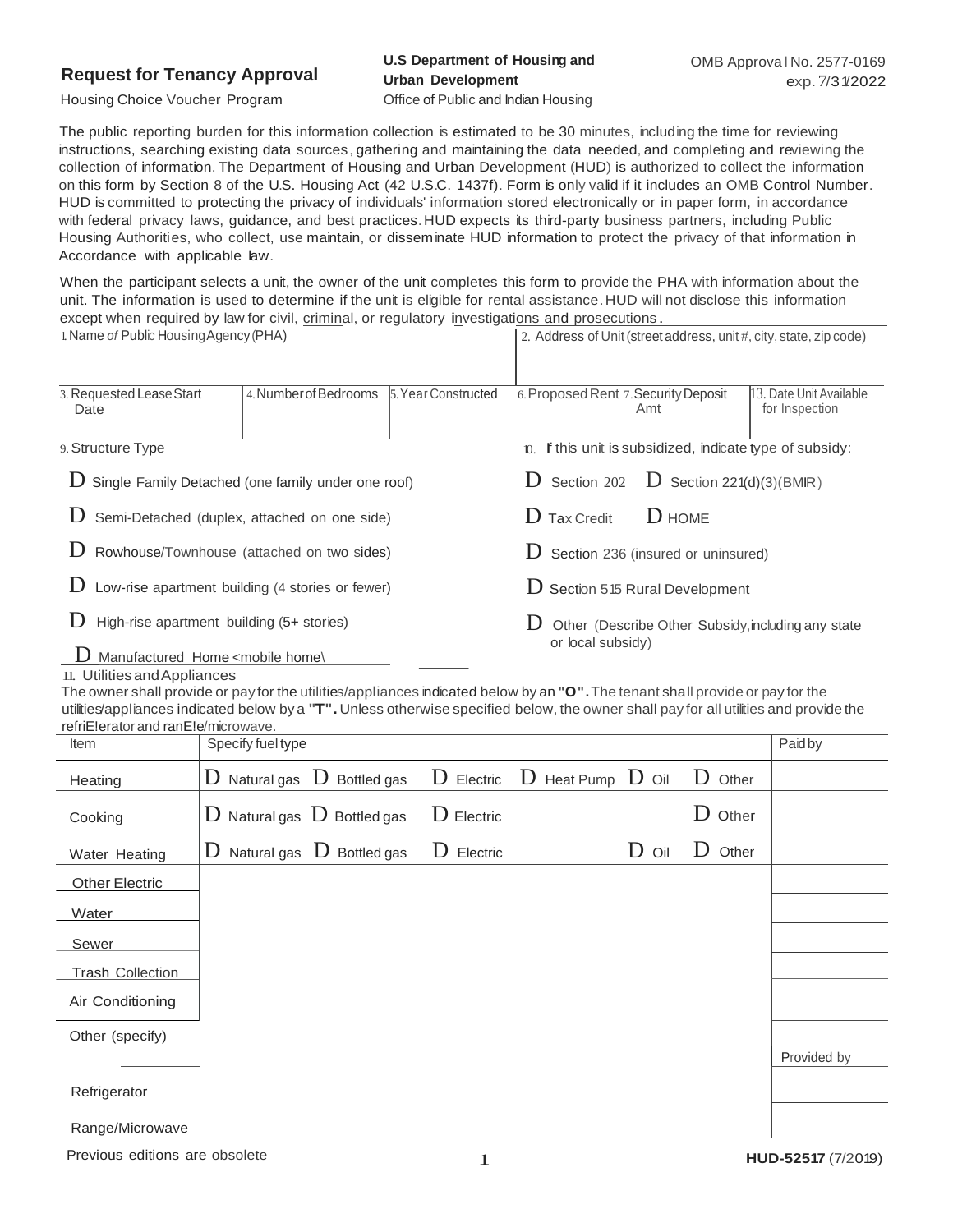#### 12.Owner's Certifications

a. The program regulation requires the PHA to certify that the rent charged to the housing choice voucher tenant is not more than the rent charged for other unassisted comparable units. Owners of projects with more than 4 units must complete the following section for most recently leased comparable unassisted units within the premises.

| Address and unit number | <b>DateRented</b> | <b>Rental Amount</b> |
|-------------------------|-------------------|----------------------|
|                         |                   |                      |
|                         |                   |                      |
|                         |                   |                      |

b. The owner (including a principal or other interested party) is not the parent, child, grandparent, grandchild, sister or brother of any member of the family, unless the PHA has determined (and has notified the owner and the family of such determination) that approving leasing of the unit, notwithstanding such relationship, would provide reasonable accommodation for a family member who isa person with disabilities.

- c. Check one of the following:
- D Lead-based paint disclosure requirements do not apply because this property was built on or after January 1, 1978.
- D The unit,common areas servicing the unit, and exterior paintedsurfaces associatedwithsuchunitorcommon areas have been found to be lead-based paint free by a lead-based paint inspector certified underthe Federal certification program or under afederally accredited State certification program.

 $D$  A completed statement is attached containing disclosure of known information on lead-based paint and/or lead-based paint hazards inthe unit, common areas or exterior painted surfaces,includinga statement that the owner has provided the lead hazard information pamphlet to the family .

13 The PHA has not screened the family's behavior or suitability for tenancy. Such screening is the owner's responsibility .

14 The owner's lease must include word-for-word all provisions of the HUD tenancy addendum. 15.The PHA will arrange for inspection of the unit and will notify the owner and family if the unit is not approved.

| Print or Type Name of Owner/Owner Representative |                   | Printor Type Name of Household Head |                   |  |
|--------------------------------------------------|-------------------|-------------------------------------|-------------------|--|
| Owner/Owner Representative Signature             |                   | Head of Household Signature         |                   |  |
| <b>Business Address</b>                          |                   | <b>Present Address</b>              |                   |  |
| Telephone Number                                 | Date (mm/dd/yyyy) | Telephone Number                    | Date (mm/dd/yyyy) |  |